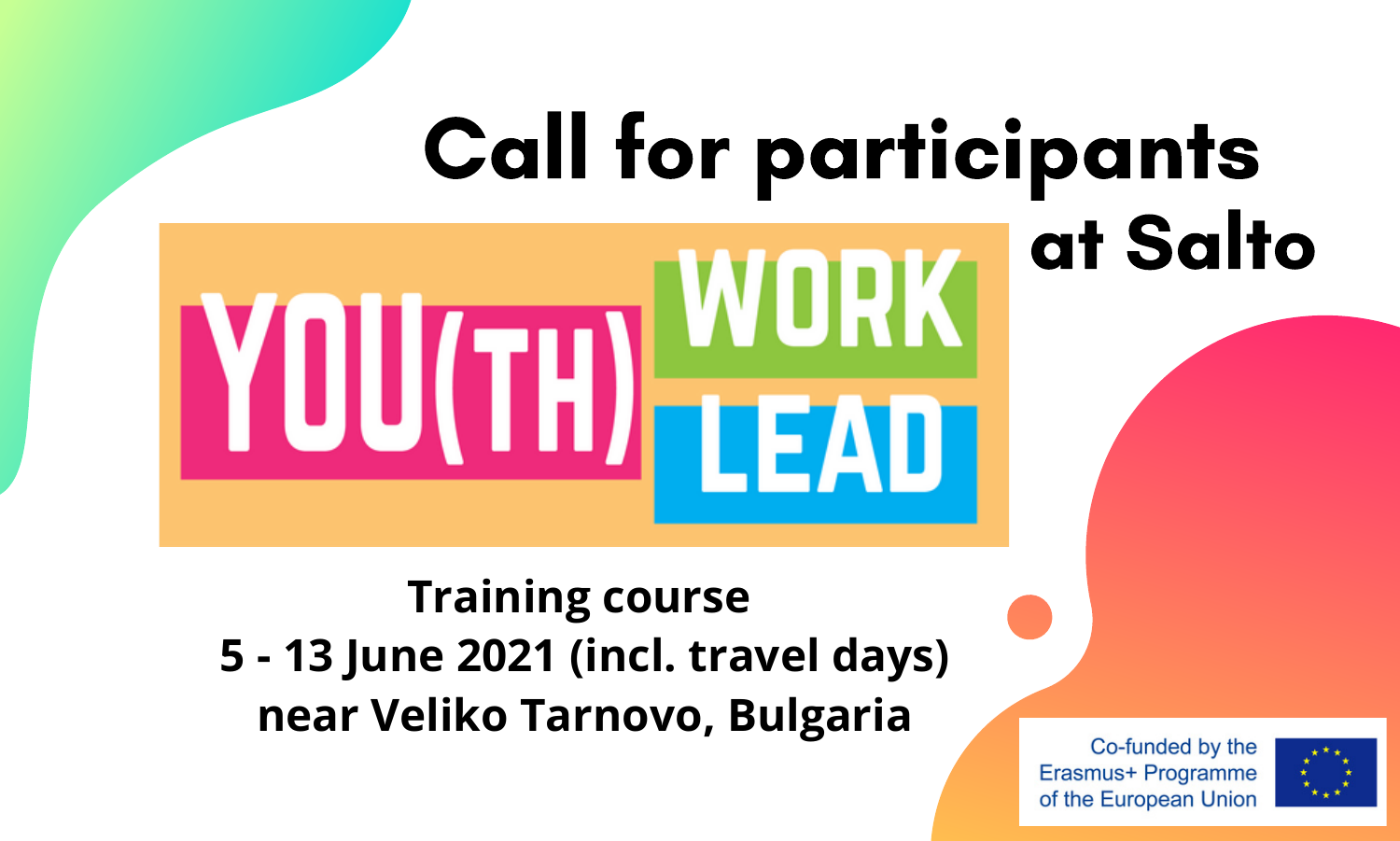# Sdrujenie<br>
NADEJDA-CRD

Hosting and coordinating organisation





Co-funded by the Erasmus+ Programme of the European Union

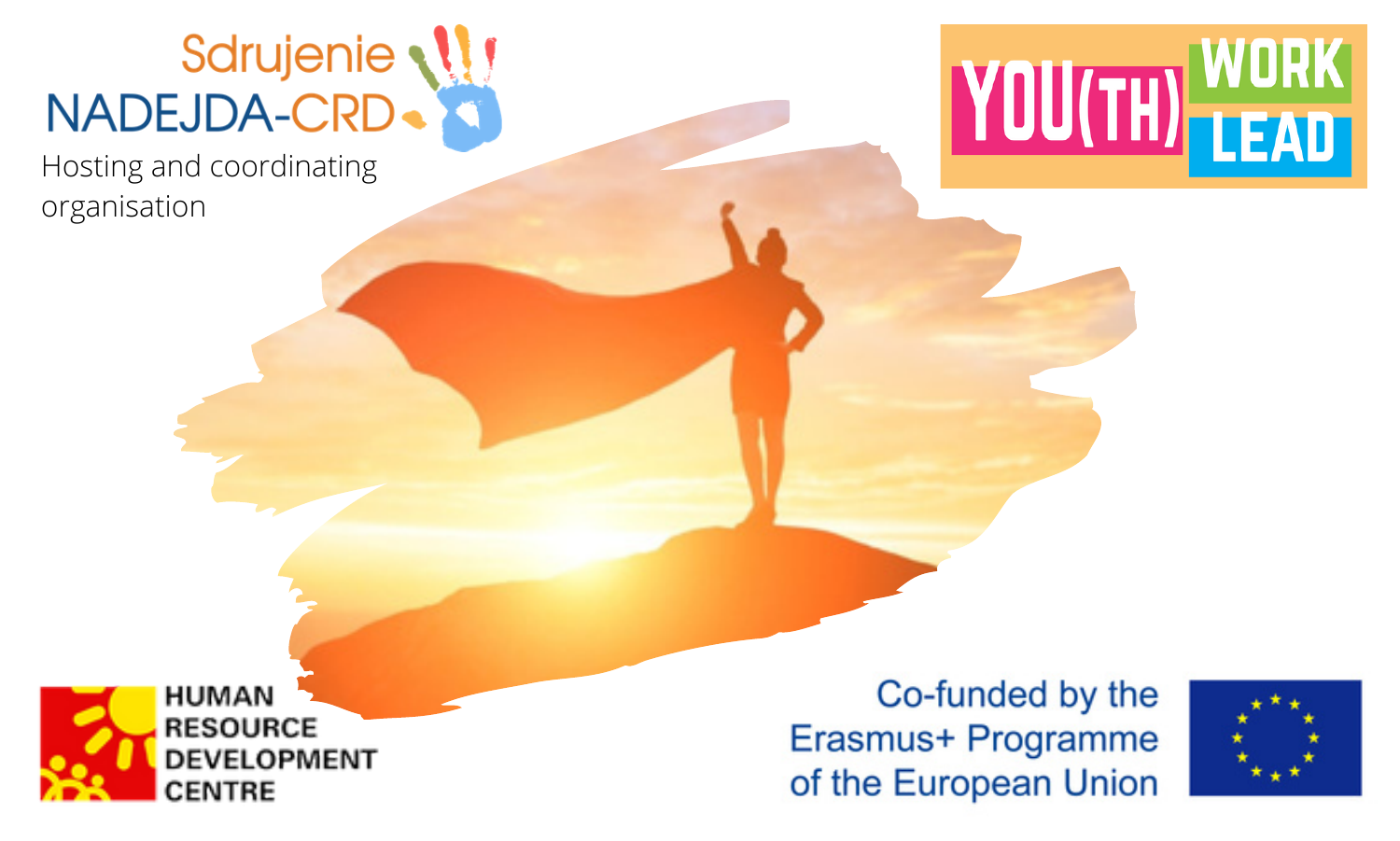## THE PROJECT

### **YOUTH WORK - YOU(TH) LEAD** aims to address two major aspects of the NEETs phenomenon, mainly to increase the quality and number of actions in youth work addressing NEET youth and professionalisation of youth workers in order to increase the competencies of youth workers and to deliver learning in an appropriate manner for NEET young people and other sociallyat-risk young people.

YOU(TH) WORK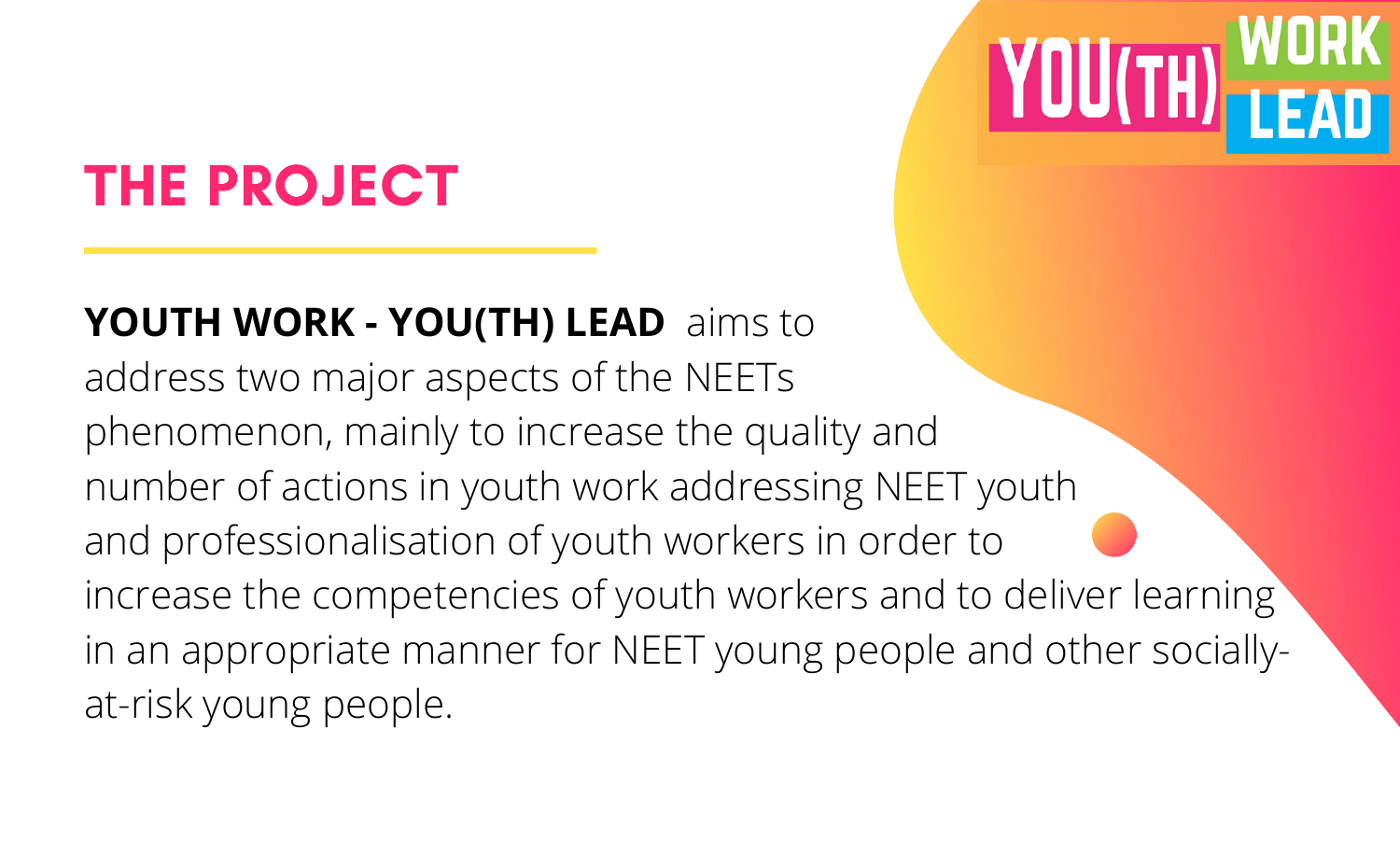### OBJECTIVES

- To increase the impact and professionalisation of Youth leaders in their work with young people in local communities
- To develop the competencies of 27 Youth leaders to prepare, design and deliver activities aiming at NEET young people and their personal development, career development opportunities, social and communication conflicts
- To develop a group /network of 46 local young people actively involved in the community life and ready to take the role of leaders to identify, involve and motivate NEET youth
- To develop a framework for youth NGOs to work together and develop new projects aiming at NEET youth around Europe using NF learning methods and instruments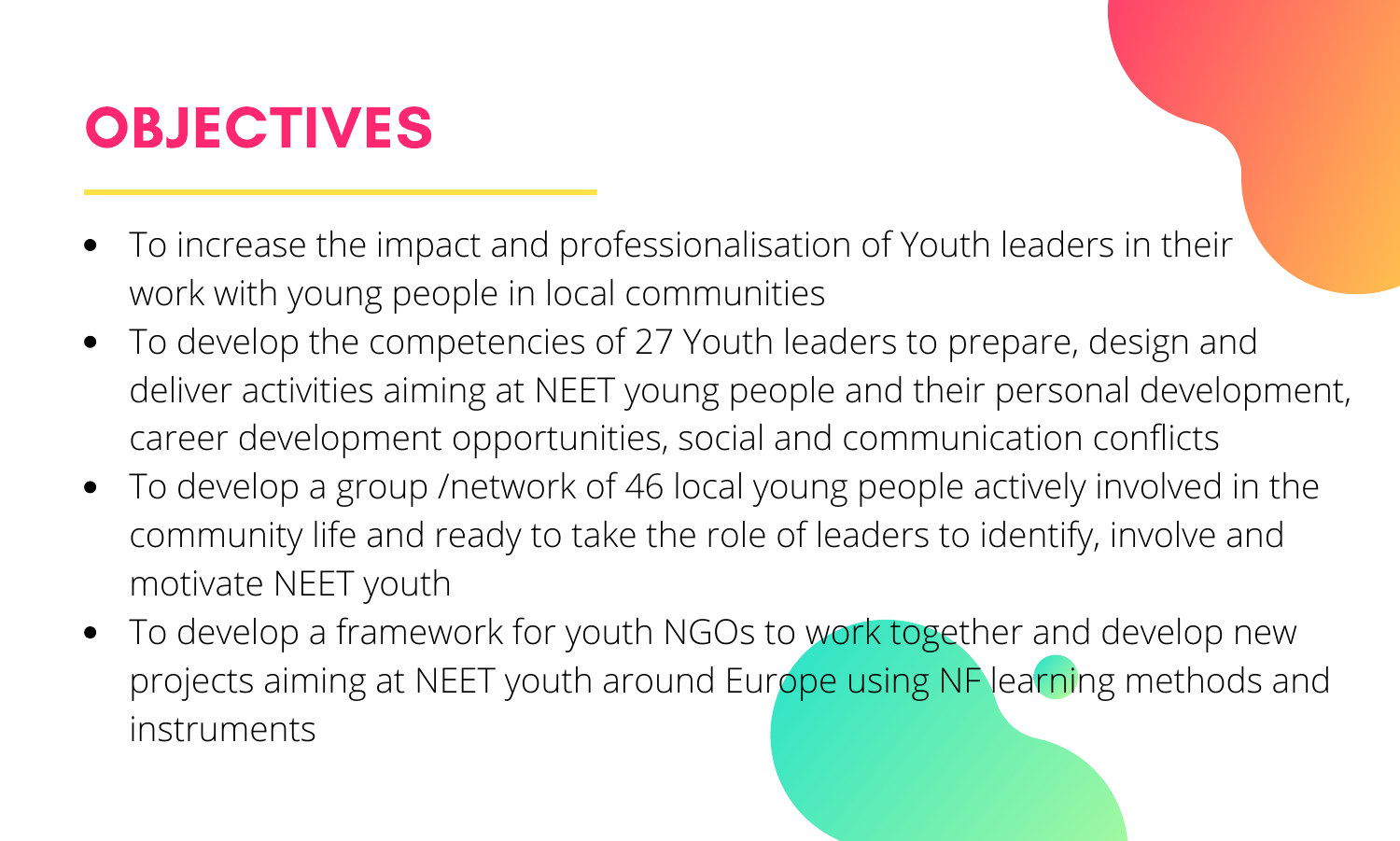### WE ARE LOOKING FOR

- Youth leaders (especially)
- Youth workers
- Social assistants
- Psychologists
- Volunteer coordinators

interested in participating in full framework of activities including designing, implementing and evaluating youth activities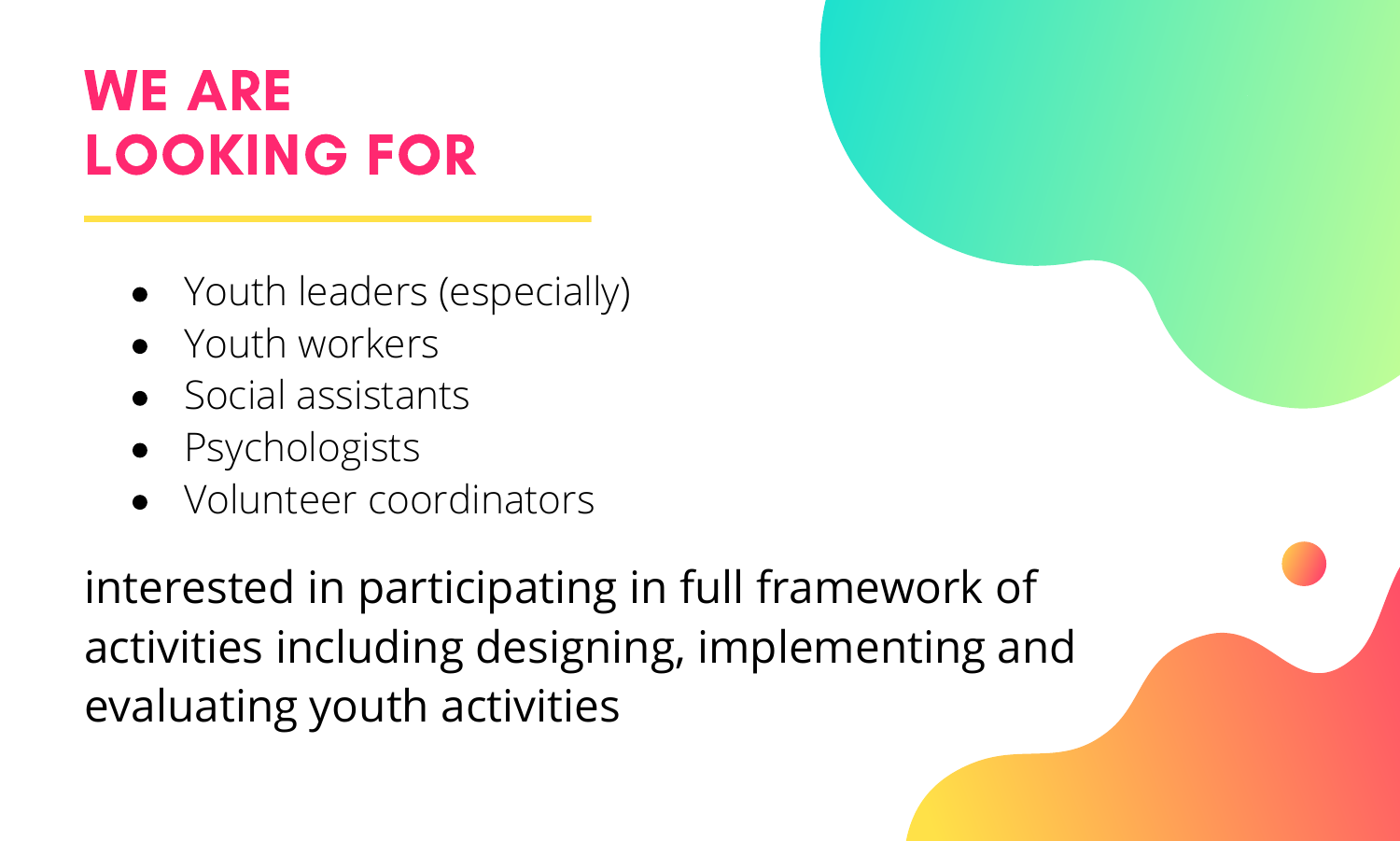# YOU ARE THE RIGHT PERSON IF:



- 18+ (preferably 20-45) and are resident in the country of one of the sending organisations
- Ready to participate in all stages of the project (Training course in June 2021, Youth exchange in July/August 2021 and Local Activities in-between)
- Fluent in English as a working language, willing and committed to work about 8 hours per day
- Are involved in youth work at a local / national level or with great motivation for involvement
- Are able to replicate the methods and activities learned at the training course in your organisations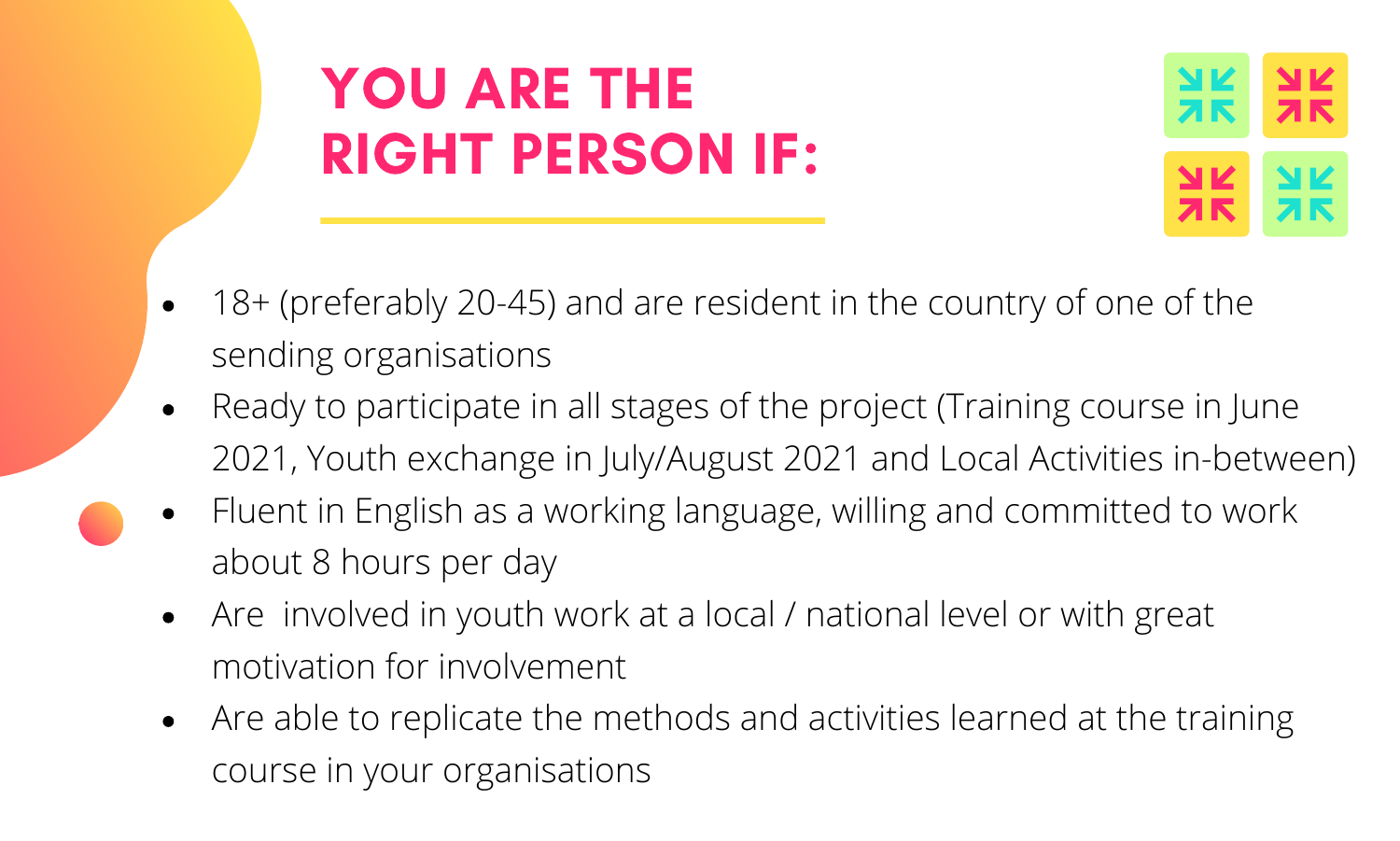# **PROJECT FLOW YOU(TH)** WORK

Get familiar with the whole picture

June 2021 Training course with 29 youth leaders/ workers from 9 countries near Veliko Tarnovo, Bulgaria

June - July 2021 Local activities in 9 partner countries

#### July/August 2021

Youth Exchange with 46 young people from 9 countries near Veliko Tarnovo, Bulgaria

August-October 2021 Evaluation and dissemination activities in the 9 partner countries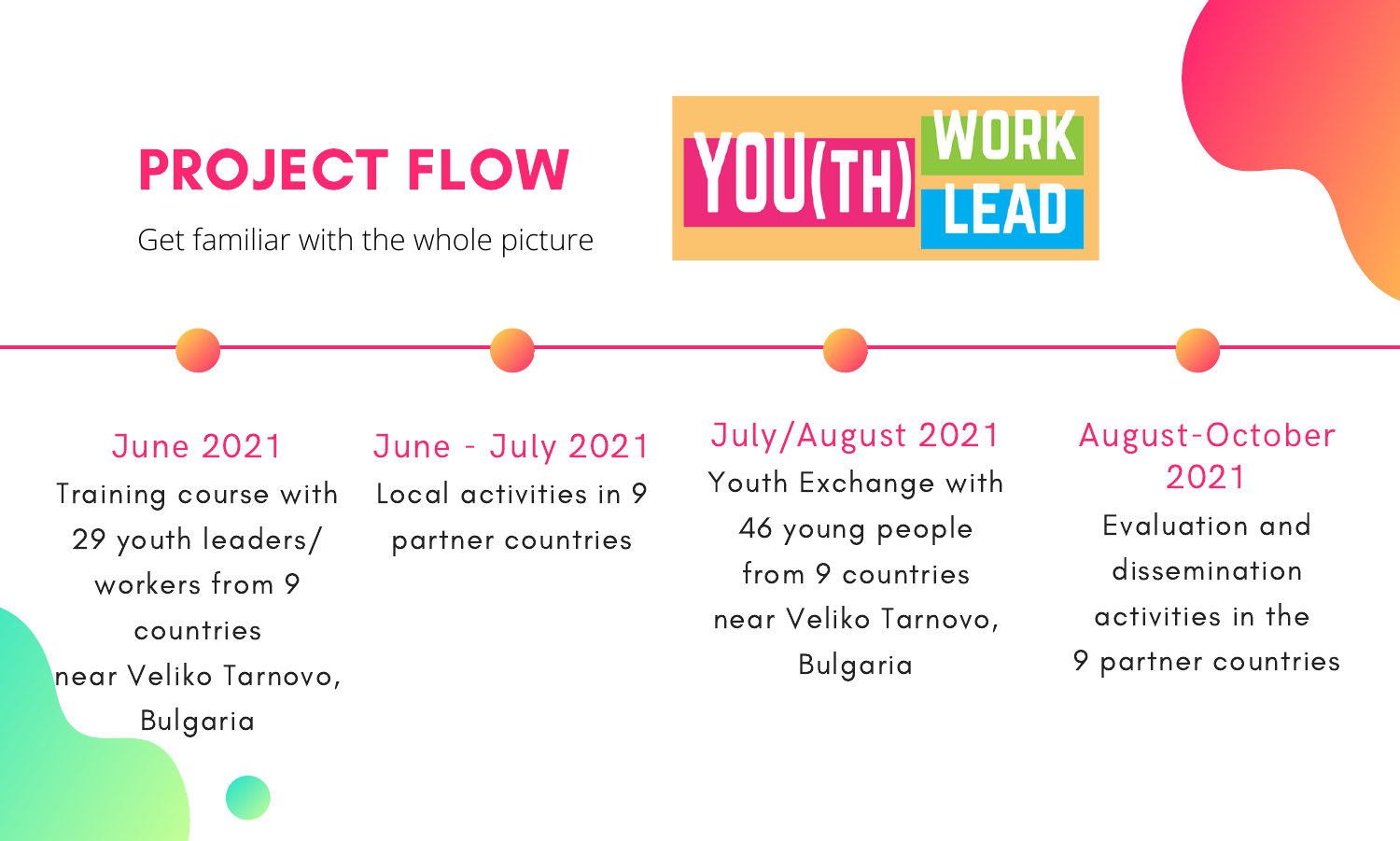### Partner organisations

### Curba de Cultura

### Drustvo Lojtra

### Legambiente Trani

Italy

### Matadero Lab

Spain

# **Curba de Cultura de Teatro Metaphora<br>Romania de Cultura de Madeira Portugal**

Madeira, Portugal

# Slovenia Ozolnieku Municipality

Latvia

### Seikleate Vennaskond

Estonia

### EduEra

Slovakia

### Nadejda-CRD Sdrujenie

Bulgaria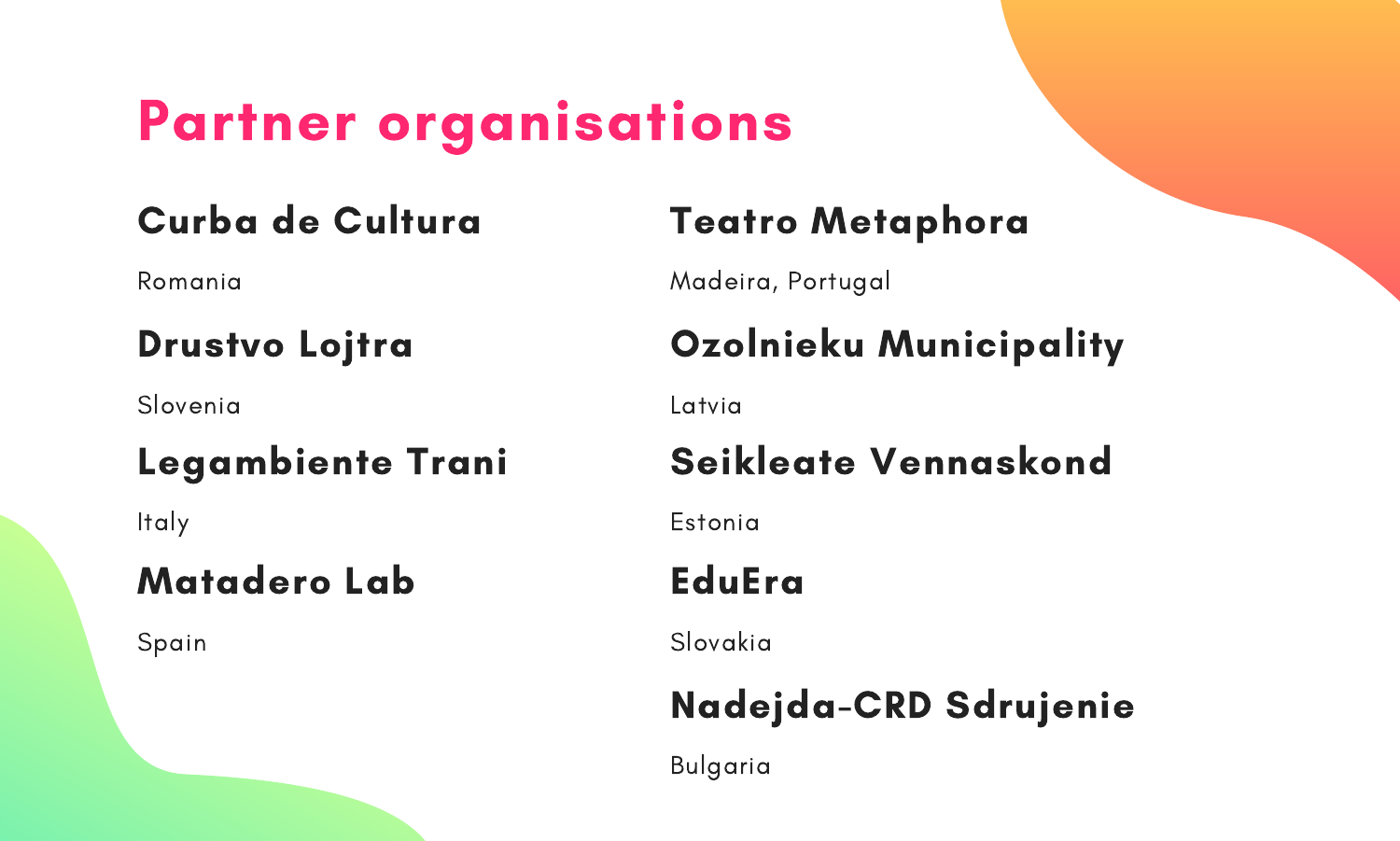# Logistic Information (1)

Training course will take part in Tourist Training Center "Momina Krepost", near Veliko Tarnovo, Bulgaria from 5-13 June 2021 (including travel days)

Selected participants are expected to participate to the entire training course.



After participants selection you will be informed for more details about accommodation and the measures taken in order to prevent the COVID-19 spread.

Board, lodging, local transports, all materials and the content of the training course are covered.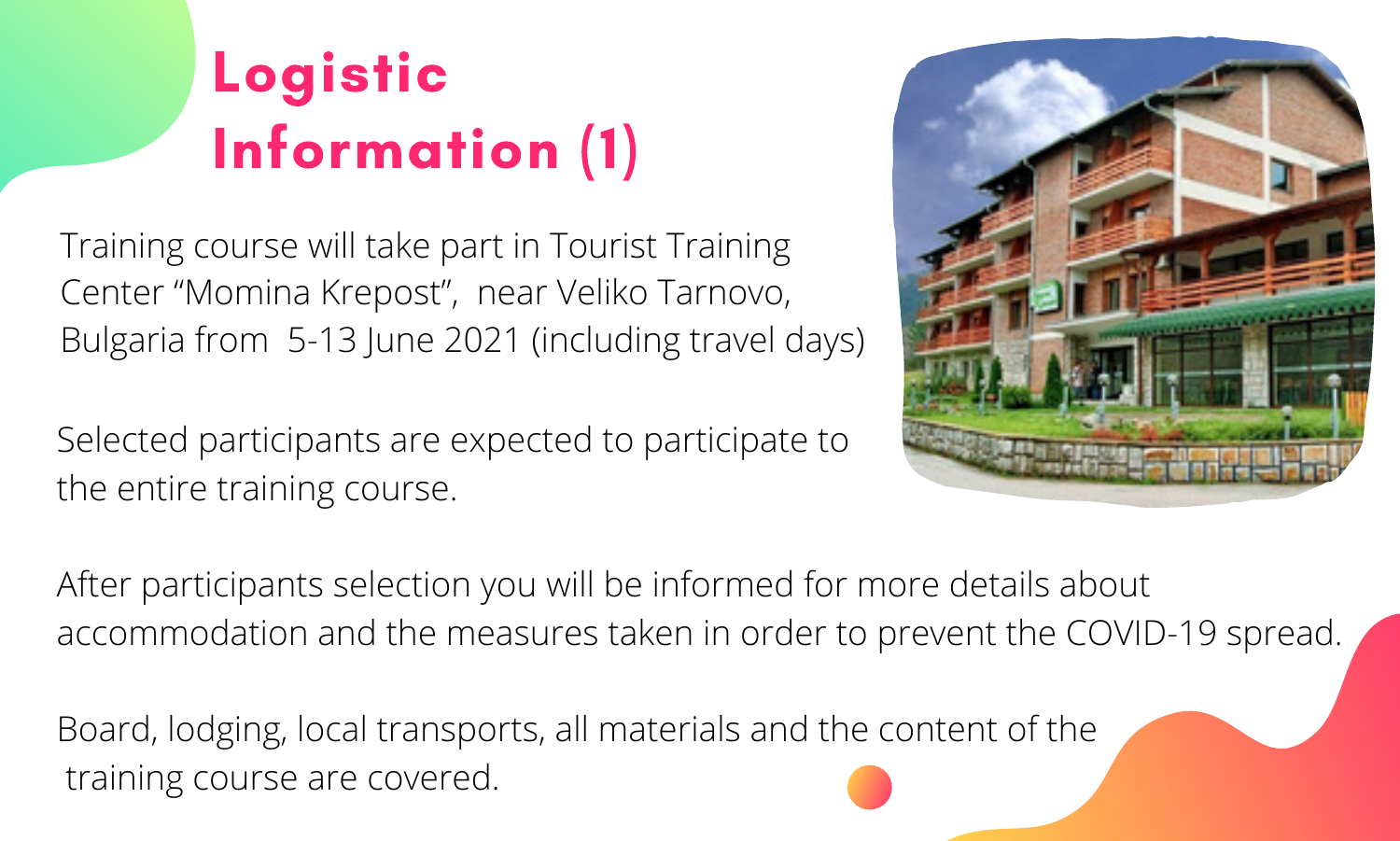# Logistic Information (2)

Arrival of participants should be in Sofia (SOF airport), before 15h on 5rd June 2021 and participants can be transported altogether to the training venue.



The same procedure of transportation of participants will be done on 13th June 2021 after project end.

Participants are in charge of arranging their own insurance for the travel and stay in Bulgaria.

Please note that for the reimbursement of travel expenses you should provide upon arrival the following original documents: tickets, invoices, boarding passes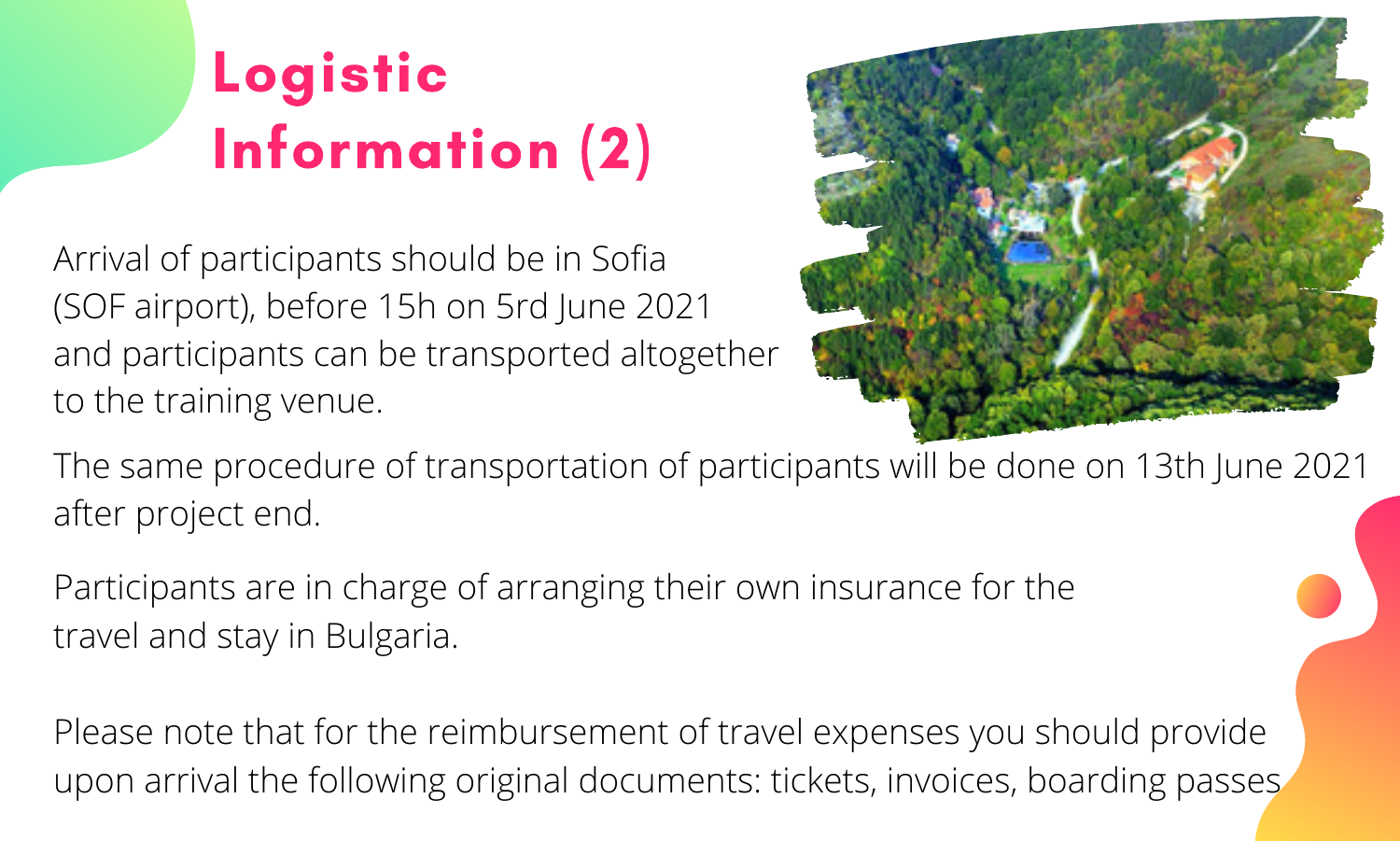# Logistic Information (3)

The international travel costs are covered according to the ERASMUS+ distance bands and they include the transport from the point of origin to the point of destination, round trip, as follows:

- Romania 180 EUR/ pax
- o Slovenia 275 EUR/ pax
- $\bullet$  Italy 275 EUR/ pax
- Spain 360 EUR/ pax
- $\bullet$  Portugal\* 360 EUR/ pax



- Latvia 275 EUR/ pax
- Estonia 275 EUR/ pax
- Slovakia 275 EUR/ pax  $\bullet$
- Bulgaria 180 EUR/ pax

\*if the budget is not enough, the tickets will be exceptionally covered by hosting organisation due to a mistake in the application form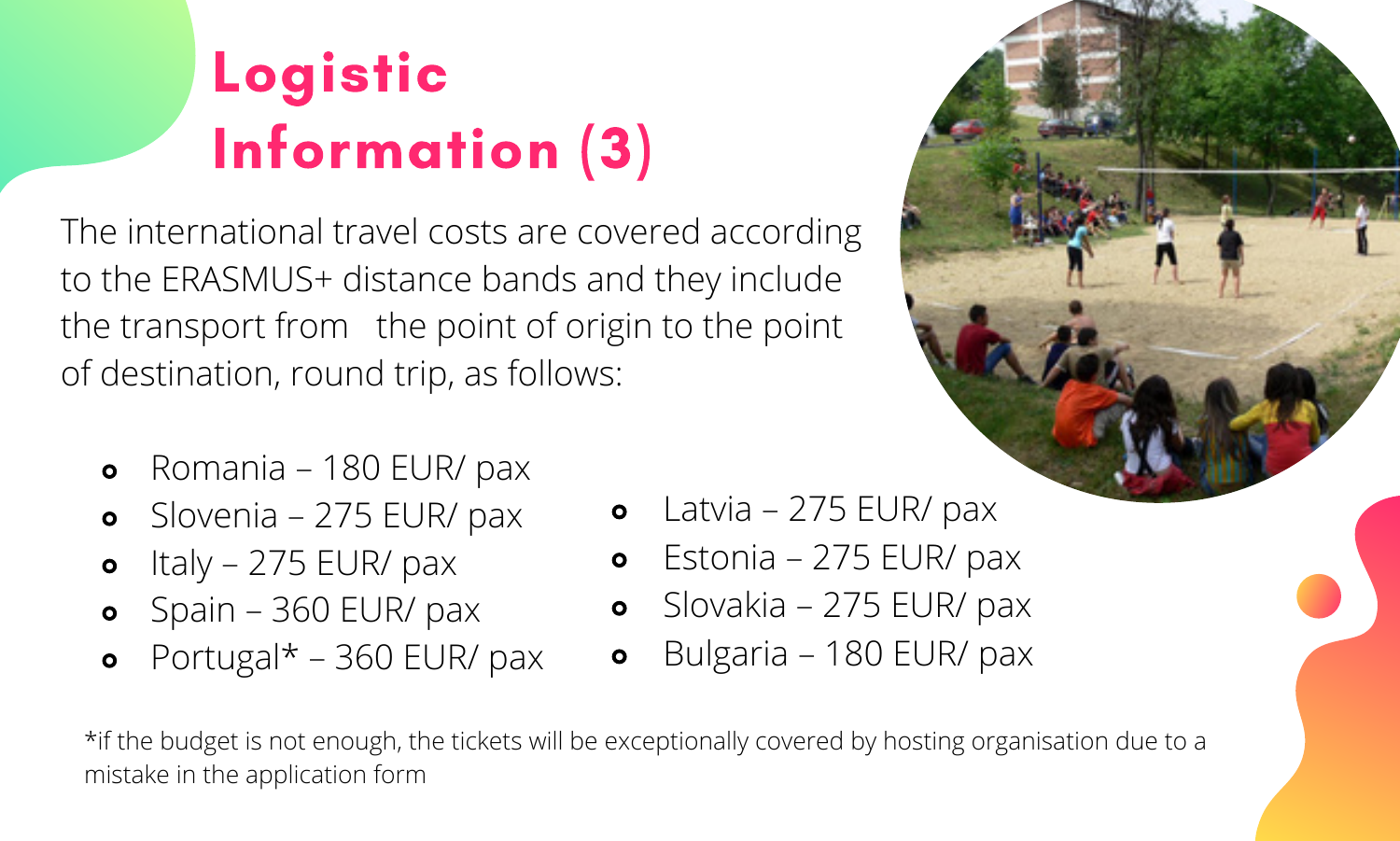## Selection Procedure

### **Number of Participants**

Maximum number of participants is

**3 people per country**, excluding Romania and Bulgaria who will be more; totally there will be 27 participants, 2 trainers and 3 organisers.



**Application deadline: 20.05.2021** End of selection procedure: 22.05.2021 [https://forms.gle/biU6VEsSShiaRfWy5](https://forms.gle/C2XuDCjjhagxLysi7)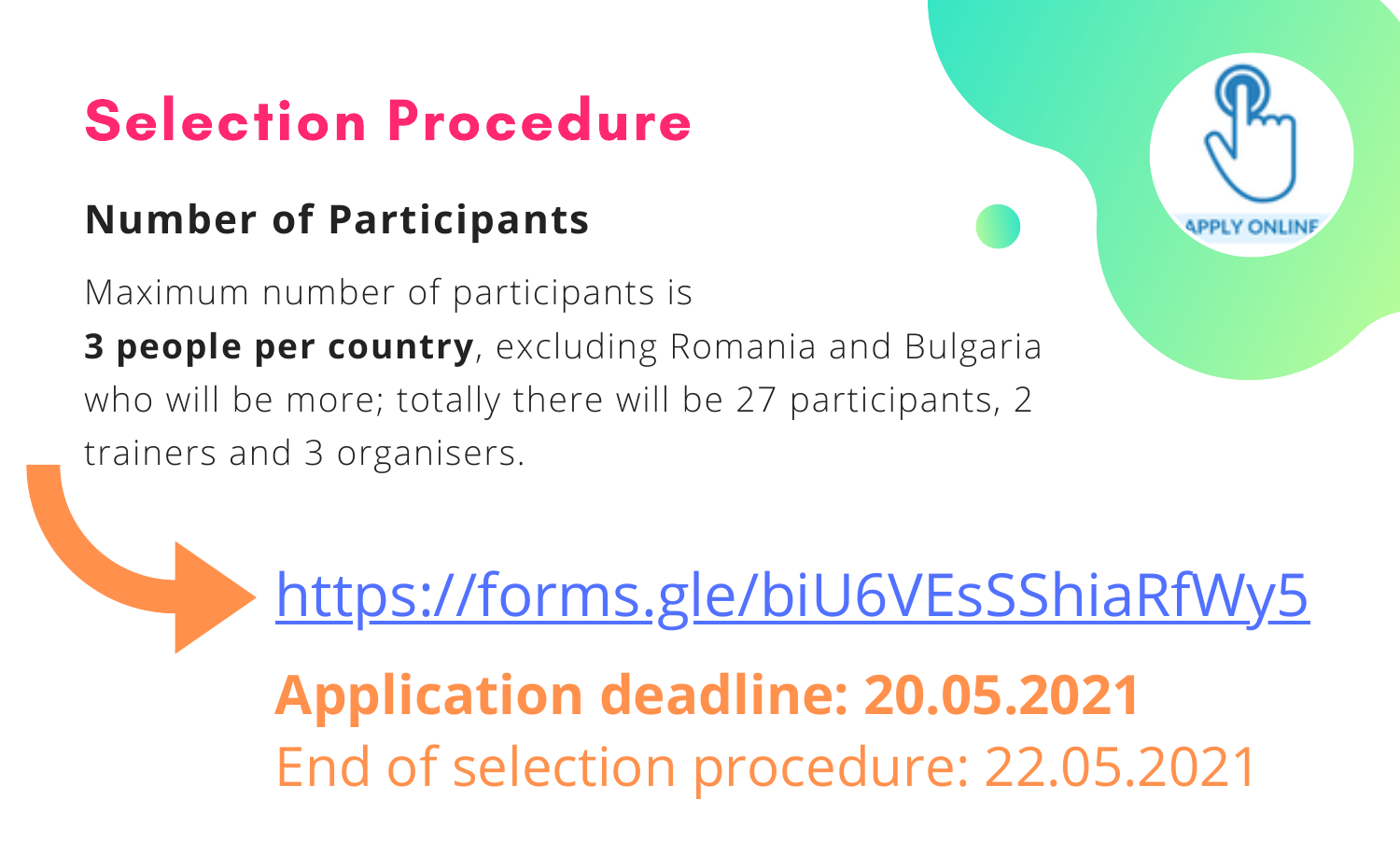# Selection Criteria

Participants are chosen by the project team according to the following criteria:

- interest and motivation in the training course topic and results
- opportunities for personal and professional development offered by  $\bullet$ the activities resulting from the application form,
- capacity and interest in multiplying the project's results and  $\bullet$ methodology,
- gender balance,
- age 18+, preferably 20-45 y.o.
- must be able to use English as a working language.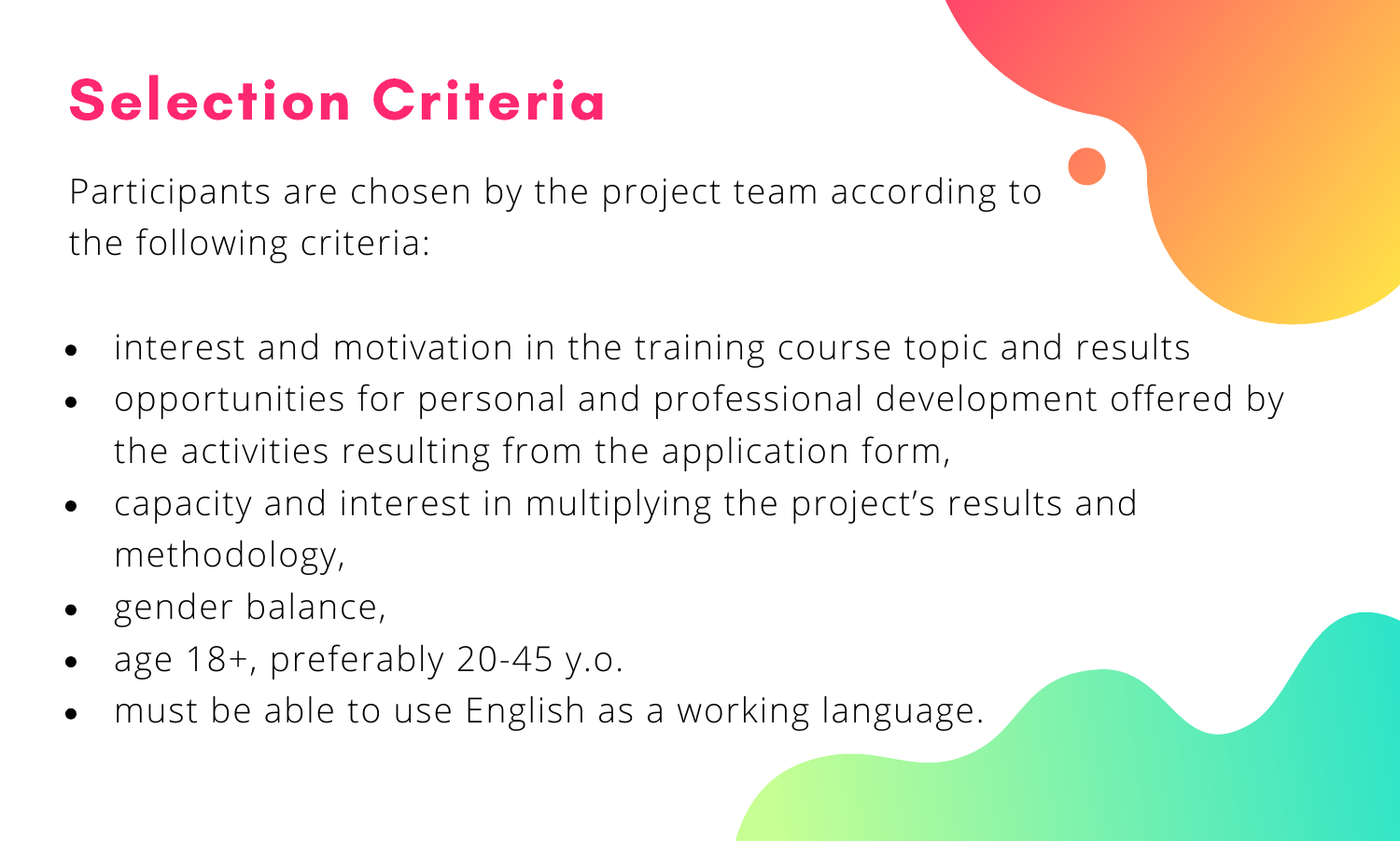# THE TEAM









Diliana Vuchkova Project coordinator Bulgaria

Carmen Marcu Trainer Romania

Cosmin Catana Trainer Romania

Tsvetelina Radenkova Facilitator Bulgaria